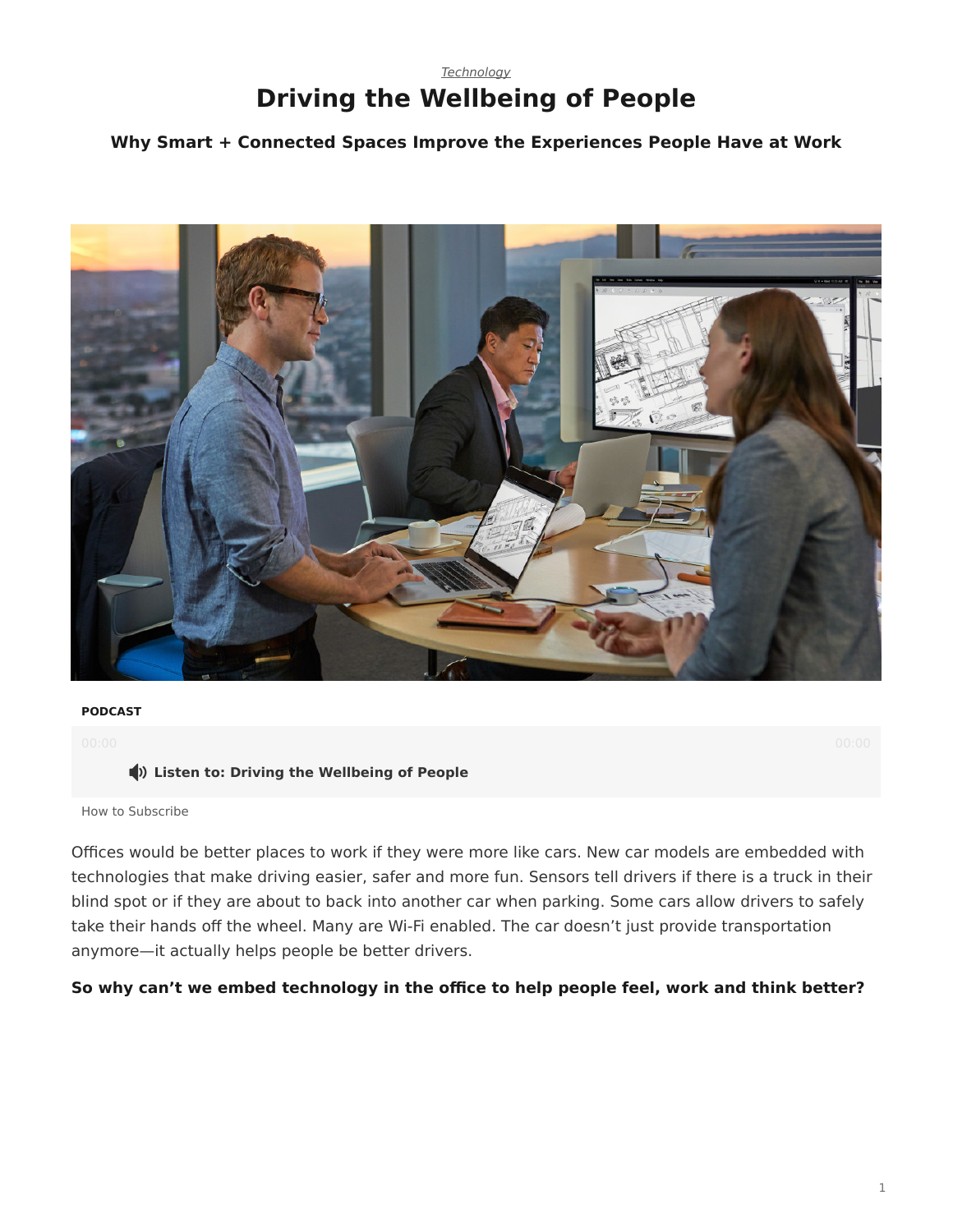

"Today, a lot of people drive a smart car and go to work in a dumb office," says Allan Smith, vice president, global marketing at Steelcase. "People used to think that technology would make offices obsolete—but the opposite is happening. Technology will be embedded in offices so it actually helps people work better and makes the workplace even more relevant." In the near future, Smith notes, a network of sensors and other technologies in the environment will help make work a much better—and more humane—experience. Technology will serve individual workers, teams and organizations. It will help people cope with the sense of overwhelm they often feel as work has intensified and the pace of change has accelerated. It will also help organizations design the kinds of spaces that workers love to work in versus have to work in.

### **"Technology will be embedded in offices so it actually helps people work better and makes the workplace even more relevant."**

**ALLAN SMITH** | Vice President, Global Marketing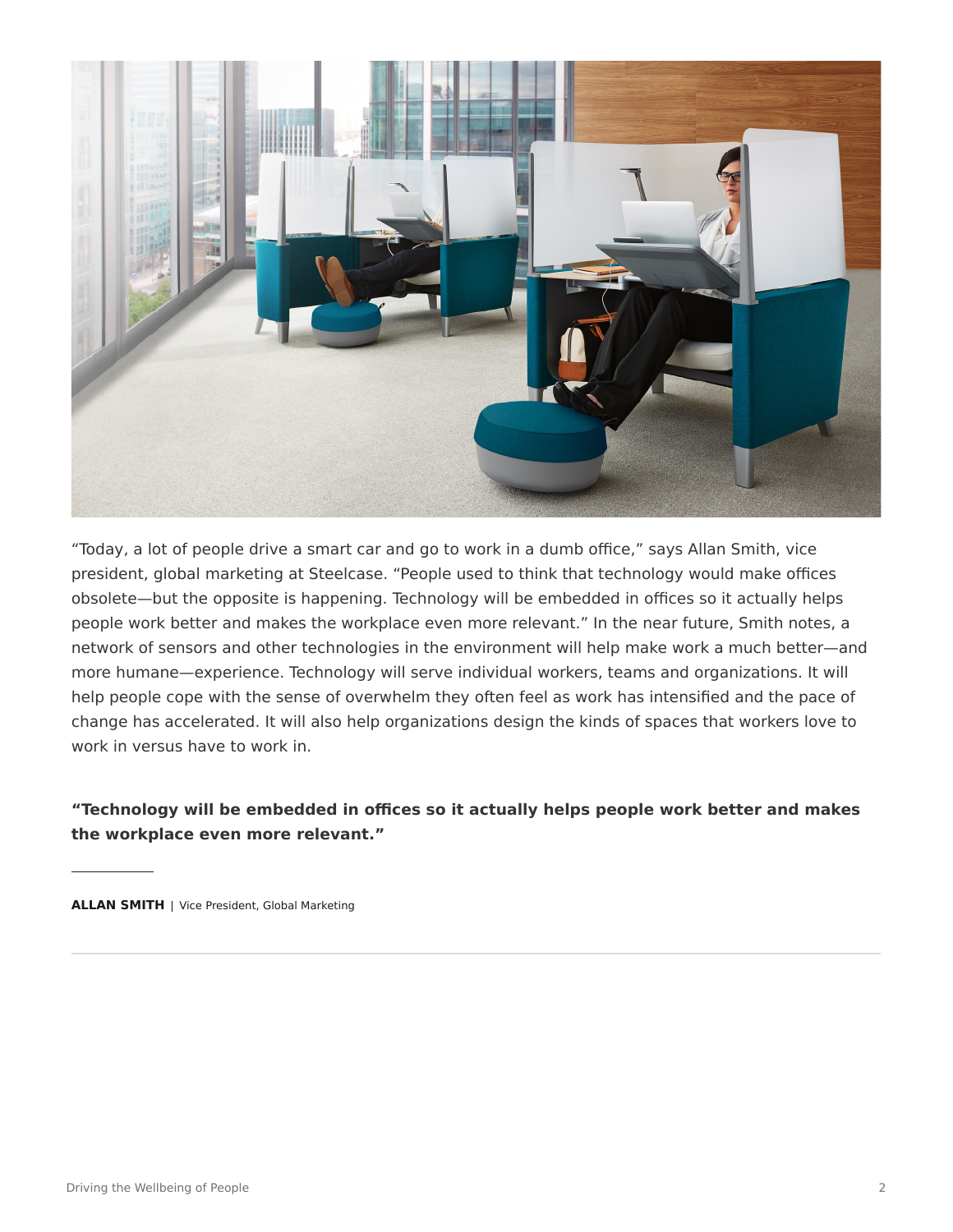# **ORCHESTRATION OF A TYPICAL DAY**

Workers who used to be assigned to a single project team now find themselves juggling multiple teams and tasks, constantly switching from one set of tasks to another, transitioning from one work mode to the next and orchestrating their way through a maze of meetings. The constant context- shifting wastes time and drains energy.

## **REDUCING THE STRESS**

Getting work done used to be a lot easier: Get the right people in the right place with the right information—and then let the creativity flow. People mostly worked at their own desks, their teammates were physically nearby and they had the information they needed at hand. And then things changed.



Today, mobile phones, laptops and Wi-Fi free employees who used to be tethered to their desks. It's liberating—people have more choices about where and how to work. But it is also harder to find the people you need. Technology has transformed paper-based information into digital data, which makes it easier to share and create more diverse formats. But it has also caused information overload as data has multiplied exponentially. Globalization brings new ideas and team members from all over the world. Teammates are distributed and can't always work shoulder-to-shoulder, building the trust and social capital required for innovation.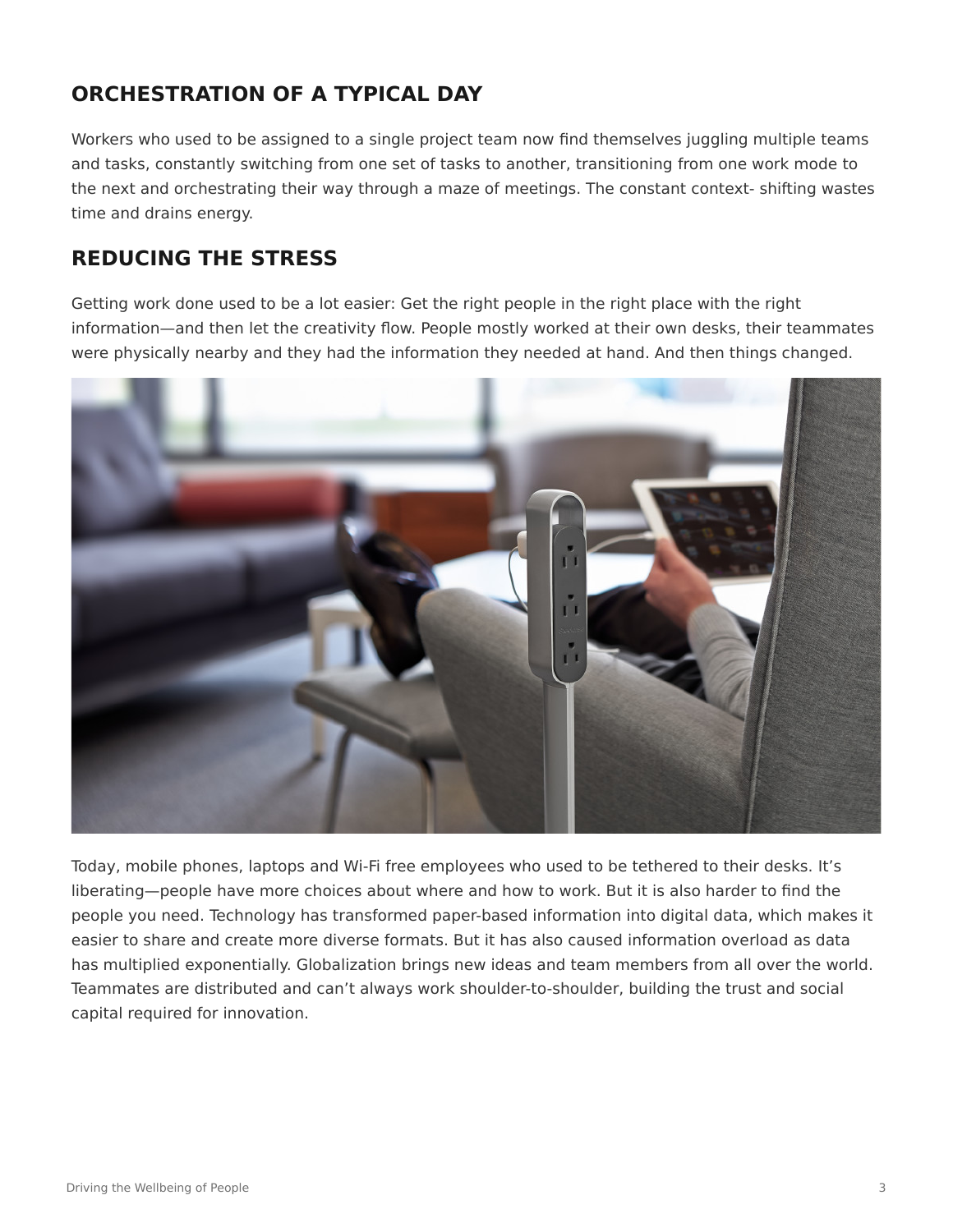"Work is fundamentally more complex than ever before," says Smith. "For example, videoconferencing makes collaboration across time zones easier. But it also means that you can't just book one conference room for a meeting—now you need to book multiple spaces for your global team's video call. So collaboration got better, but meeting scheduling got a little more complicated."



Offices need to get smarter and more connected, Smith notes, to help people navigate this complexity and reduce their stress. "People need to be able to cognitively offload some of the tasks they have to think about today and leverage technologies that will be embedded in the physical environment to make their work lives easier."

**"Work is fundamentally more complex than ever before."**

**ALLAN SMITH** | Vice President, Global Marketing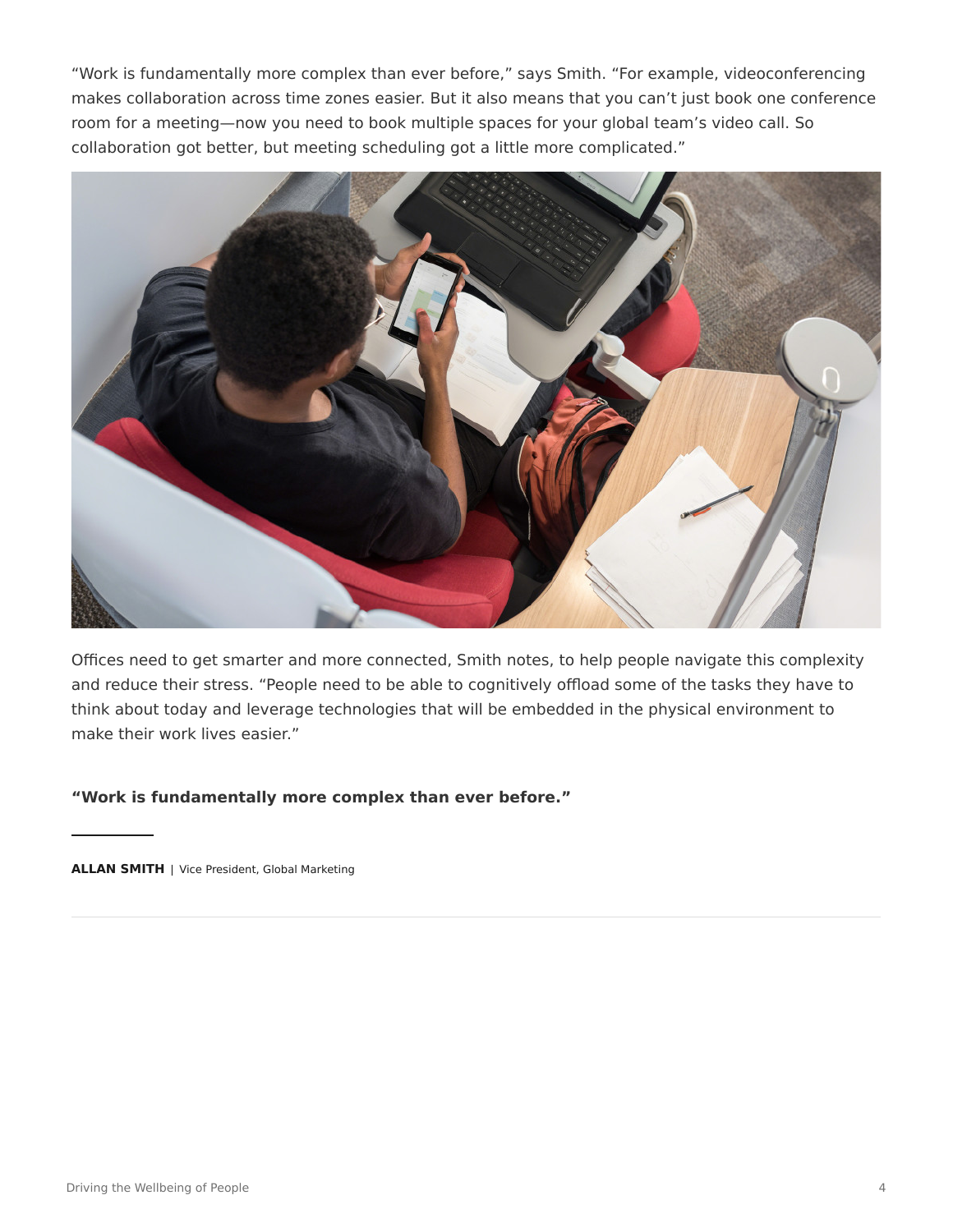## **HUMAN-CENTERED TECHNOLOGY**

The Internet of Things, a concept in which essentially anything electronic—cellphones, headphones, watches, wearables, washing machines—is connected to the Internet and to each other, opens all kinds of possibilities to people at work. Imagine opening an app on your smartphone to see which colleagues are in the office today. Or what meeting rooms with videoconferencing capability are open at 1:00 p.m. As the meeting begins, the room automatically dials in the remote participants, adjusts the lighting and signals you when your time is running short.



Think about a conference room that can alert you before the meeting ends, to make sure you wrap up what you need to accomplish before the next group stands impatiently outside the door, waiting for you to get moving. What if it could recognize you and bring up notes from your last team meeting and adjust the lighting to the levels you prefer? Or, if the meeting is going past its scheduled time, imagine a room that can send a message to teammates in your next meeting that you will be a little late.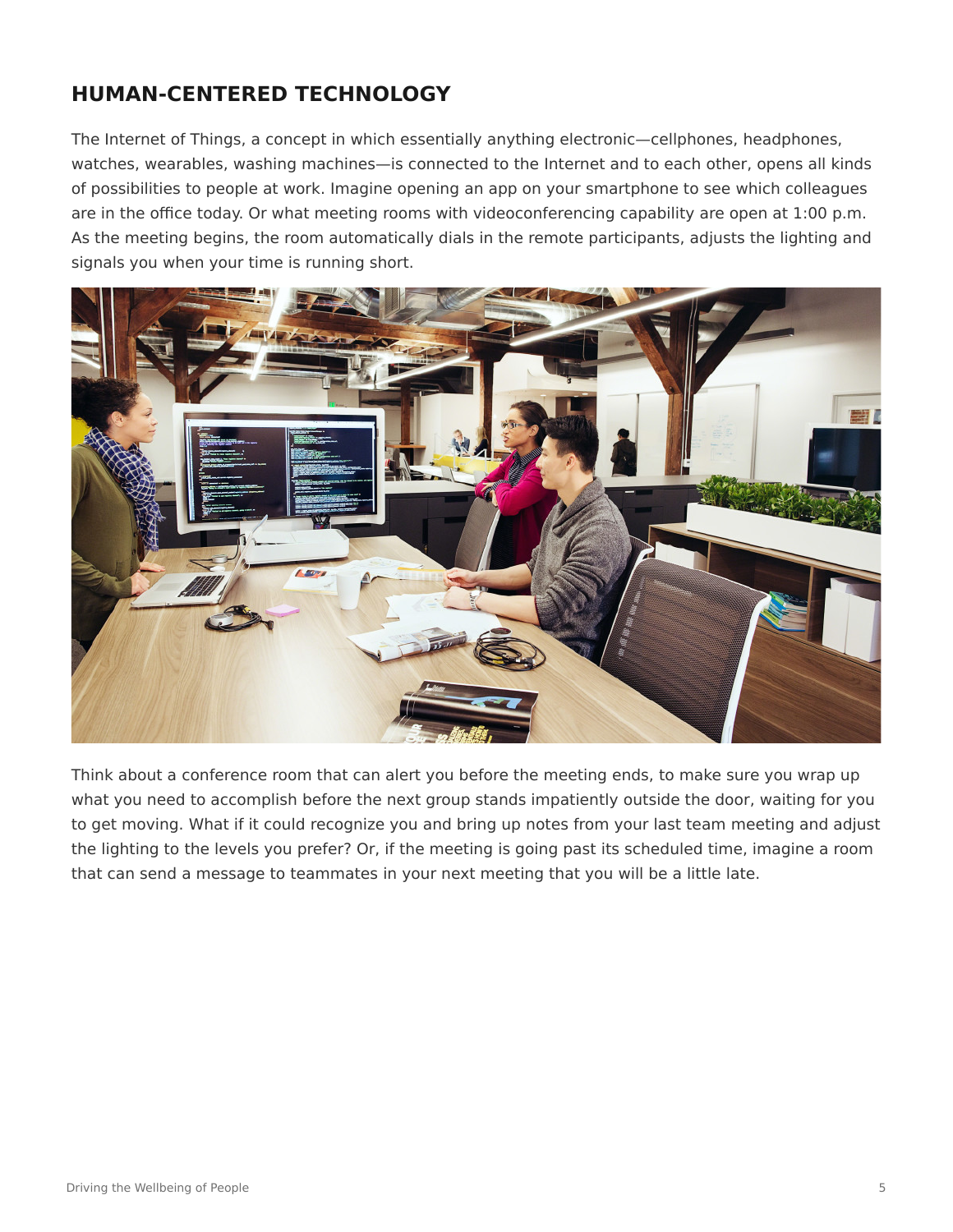# **HELPING ORGANIZATIONS HELP PEOPLE**

Companies that want to help create great workplaces can benefit from embedded technology not only by helping individual workers and teams, but from drawing on the data that's generated. Design, facilities and real estate professionals can make better decisions about where to focus their efforts if they have a data stream to tell them which rooms are always busy and which rooms no one seems to like. With this information, organizations can better understand what's working and what's not, so they can make it better.



The challenge with all data that can be generated in an office, says David Woolf, general manager of integrated technologies at Steelcase, is to make it meaningful.

**"When objects, like chairs or rooms, can sense the environment and communicate, they become tools for understanding complexity, identifying opportunity and responding to it swiftly."**

**DAVID WOOLF** | General Manager, Integrated Technologies